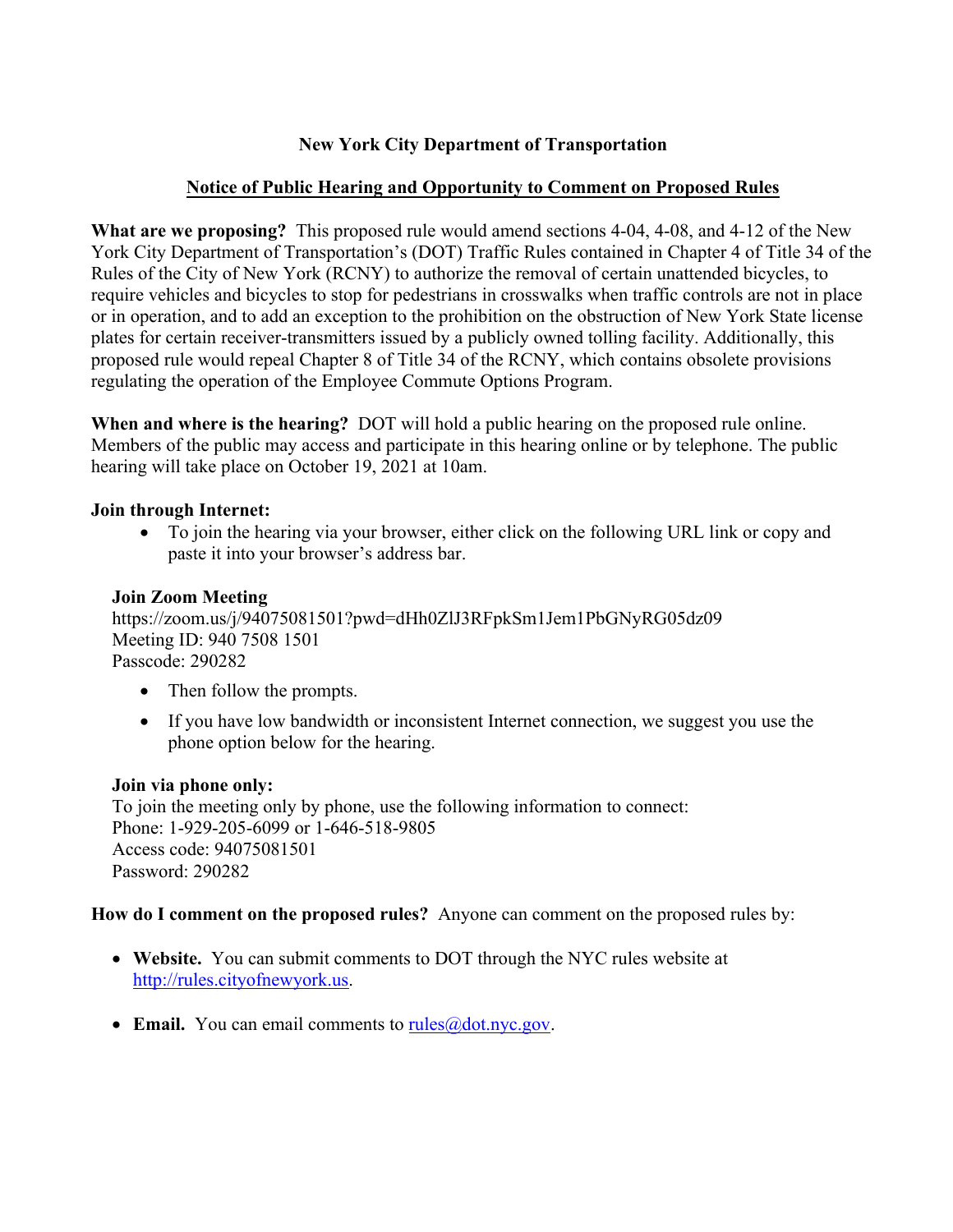- Mail. You can mail comments to Sean Quinn, Assistant Commissioner Street Improvement Projects, New York City Department of Transportation, Office of the General Counsel, 55 Water Street, 6<sup>th</sup> Floor, New York, NY 10041.
- **Fax.** You can fax comments to Sean Quinn at 212-839-7188.
- **By speaking at the hearing.** Anyone who wants to comment on the proposed rule at the public hearing must sign up to speak. You can sign up before the hearing by emailing rules@dot.nyc.gov by October 18, 2021 and including your name and affiliation. While you will be given an opportunity during the hearing to indicate that you would like to provide comments, we prefer that you sign up in advance. You can speak for up to three minutes.

**Is there a deadline to submit written comments?** The deadline for written comments is 5pm on October 19, 2021.

**Do you need assistance to participate in the hearing?** You must tell the DOT Office of the General Counsel if you need a reasonable accommodation of a disability during the hearing. You must tell us if you need a sign language interpreter. You can tell us by e-mailing at rules@dot.nyc.gov or calling 212- 839-6500. If you wish to receive a reasonable accommodation, you must do so by October 12, 2021.

**Can I review the comments made on the proposed rules?** You can review the comments made online on the proposed rules by going to the website at [http://rules.cityofnewyork.us/.](http://rules.cityofnewyork.us/) A few days after the hearing, a transcript or audio file of the hearing and copies of the written comments are available by submitting a request by email at  $rule@{0pt}{0.8pt}aules@{dot.nyc.gov}$ .

**What authorizes DOT to make this rule?** Section 2903(a) of the New York City Charter (City Charter) authorizes DOT to make this proposed rule. This proposed rule was included in DOT's regulatory agenda for fiscal year 2022, with the exception of the proposed amendment to 34 RCNY § 4- 08, which was not anticipated at the time such regulatory agenda was published.

**Where can I find DOT's rules?** DOT's rules are in Title 34 of the RCNY.

**What rules govern the rulemaking process?** DOT must meet the requirements of Section 1043 of the City Charter when creating or changing rules. This notice is made according to the requirements of Section 1043(b) of the City Charter.

### **Statement of Basis and Purpose of Proposed Rule**

The Commissioner of the New York City Department of Transportation (DOT) is authorized to promulgate rule provisions regarding parking and traffic operations in the City pursuant to Section 2903(a) of the New York City Charter. The rule provisions that DOT is seeking to amend are contained within Chapter 4 and Chapter 8 of Title 34 of the Rules of the City of New York. The proposed amendments would be as follows:

 $\bullet$  Section 4-04(b)(1) would be amended to require operators of vehicles and operators of bicycles to stop for pedestrians in crosswalks when traffic controls are not in place or not in operation,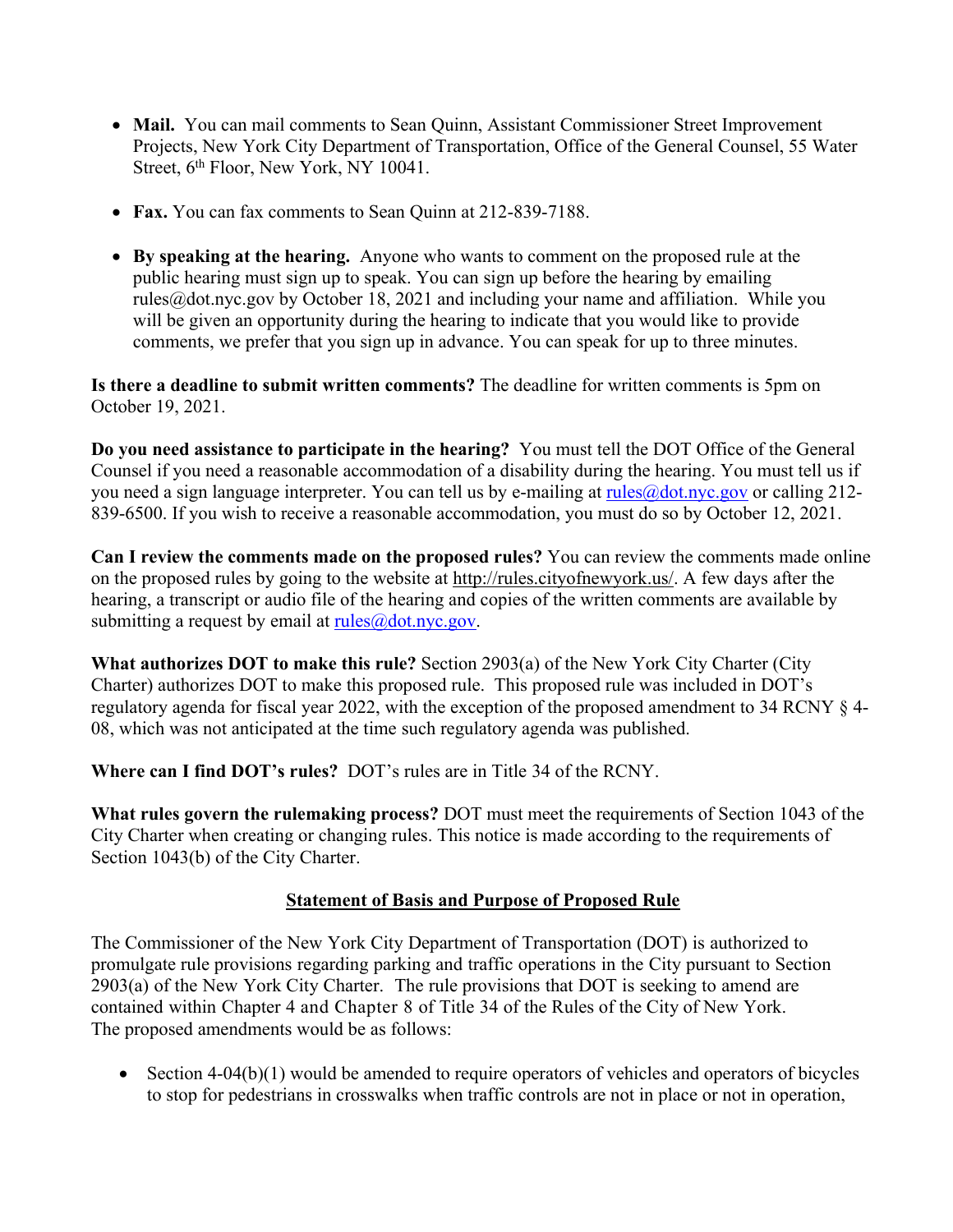rather than yield, in order to enhance pedestrian safety. This rule amendment would further clarify that this provision applies to vehicles and operators of bicycles in any lane of travel, and that such vehicles and bicycles must stop and remain stopped for a pedestrian in crosswalk until such pedestrian crosses a roadway.

- Section 4-08(j)(2) would be amended to include an exception to the prohibition on obstructions of a license plate to authorize the placing a receiver-transmitter on a license plate in order to conform to the New York State Vehicle and Traffic Law.
- Section  $4-12(p)(7)$  would be added to prohibit persons, their agents or their employees from leaving any bicycle unattended, whether or not owned by such person, in any City-owned bikerack within the jurisdiction of DOT in excess of seven consecutive days in order to keep bicycle racks available to all users. This provision would also clarify that a bicycle left unattended in any City-owned bike-rack within the jurisdiction of DOT in excess of seven consecutive days following the date on which notice of removal was affixed to such bicycle will be removed by DOT, the Police Department, or any other agency delegated by DOT. This provision would not limit the city's ability to immediately remove any bicycle or take any other agency action if the presence of the bicycle creates a dangerous condition by restricting traffic.
- This rule would repeal Chapter 8 of Title 34 of the City's rules, relating to the employee commute options program. The State rules outlining the operation of the program were repealed. Those State rules were previously codified in Part 38 of Title 17 of the New York Codes, Rules and Regulations.

New material is underlined. [Deleted material is in brackets.]

### **Section 1. Paragraph (1) of Subdivision (b) of Section 4-04 of Chapter 4 of Title 34 of the Rules of the City of New York is amended to read as follows:**

(1) *Operators to* [*yield to*] *stop for pedestrians in crosswalk.* When traffic control signals or pedestrian control signals are not in place or not in operation, [the] any operator of a vehicle [shall yield the right of way to] or operator of a bicycle must stop for a pedestrian crossing a roadway within a crosswalk [when the pedestrian is in the path of the vehicle or is approaching so closely thereto as to be in danger]. Such operators of vehicles and operators of bicycles in any lane of travel must stop and remain stopped for a pedestrian in crosswalk until such pedestrian crosses a roadway.

### § 2. Paragraph (2) of Subdivision (j) of Section 4-08 of Chapter 4 of Title 34 of the Rules of **the City of New York is amended to read as follows:**

(2) *Valid plates must be properly displayed.* No person shall stand or park a vehicle required to bear a license plate unless [it] such vehicle properly displays the current plate or plates issued to it. For the purposes of this paragraph  $(i)(2)$ , New York plates shall not be deemed properly displayed unless they are conspicuously displayed, one on the front and one on the rear of the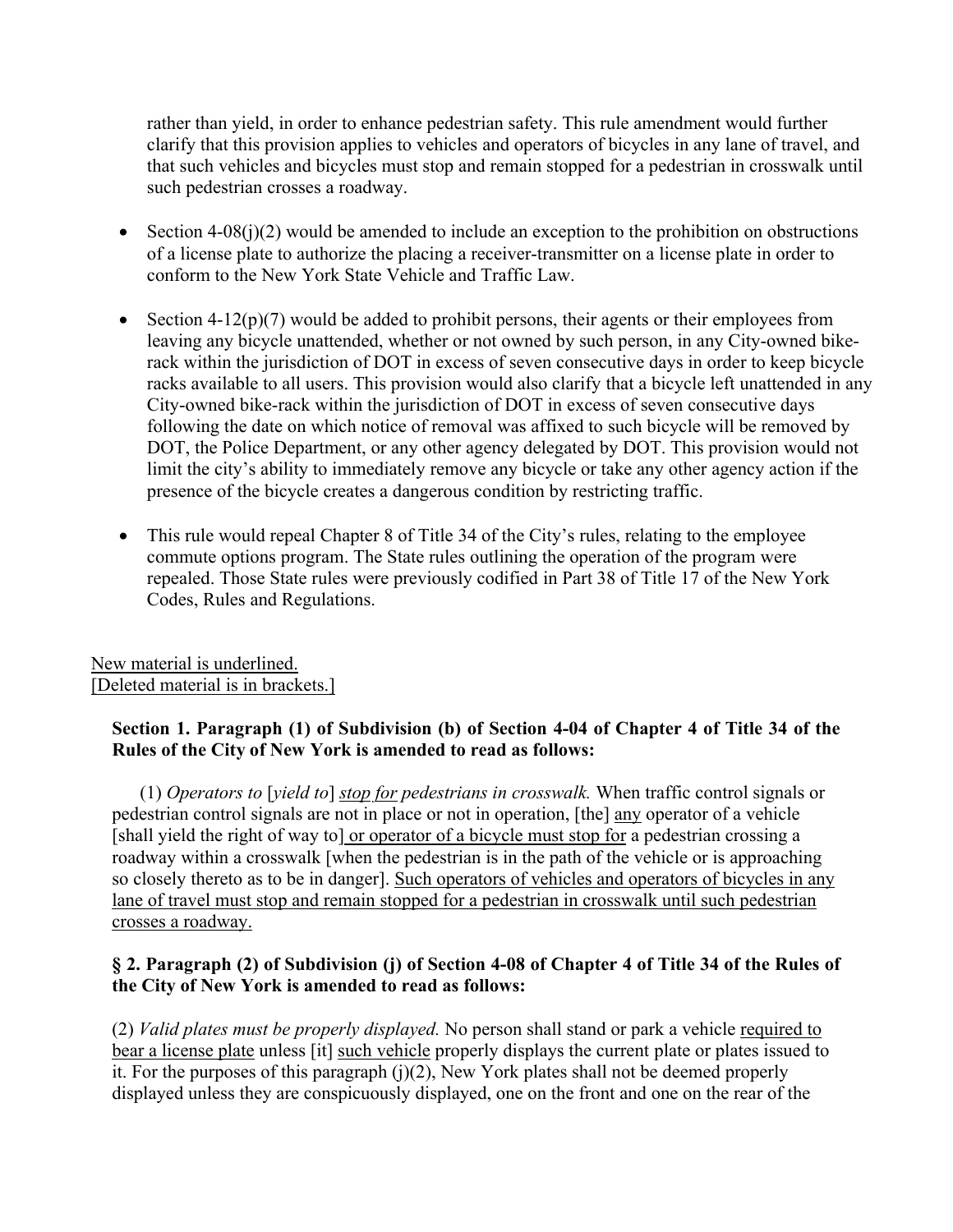vehicle, each securely fastened so as to prevent the same from swinging and placed, whenever reasonably possible, not higher than 48 inches and not lower than 12 inches from the ground, and they are kept clean and in a condition so as to be readable and shall not be covered by glass or any plastic material, and the view thereof shall not be obstructed by any part of the vehicle or by anything carried thereon, except for a receiver-transmitter issued by a publicly owned tolling facility in connection with electronic toll collection when such receiver-transmitter is affixed to the exterior of a vehicle in accordance with mounting instructions provided by the tolling facility. New York dealer or transporter plates issued pursuant to § 415 of the Vehicle and Traffic Law shall be deemed properly displayed if the one plate issued is placed on the rear of the vehicle as described above. New York motorcycle plates and plates from other states shall be deemed properly displayed if at least one plate is fastened on the rear of the vehicle.

### § 3. Subdivision (p) of Section 4-12 of Chapter 4 of Title 34 of the Rules of the City of New **York is amended by adding a new paragraph (7) to read as follows:**

(7) No person or such person's agent or employee shall leave unattended, or permit to be left unattended, any bicycle, whether or not owned by such person, in any city owned bike-rack within the jurisdiction of the department of transportation in excess of seven consecutive days. A notice may be affixed to any unattended bicycle advising that the bicycle must be removed within seven days from the date of the notice. This notice shall also state that the failure to remove the unattended bicycle within the designated time period will result in the removal of the unattended bicycle by the department of transportation, the police department, or any other agency delegated by the department of transportation. Nothing in this section shall preclude the immediate removal of any bicycle or the taking of any other action by any agency if the presence of such bicycle creates a dangerous condition by restricting vehicular or pedestrian traffic.

### § 4. Chapter 8 of Title 34 of the Rules of the City of New York, relating to the Employee **Commute Options Program, is REPEALED.**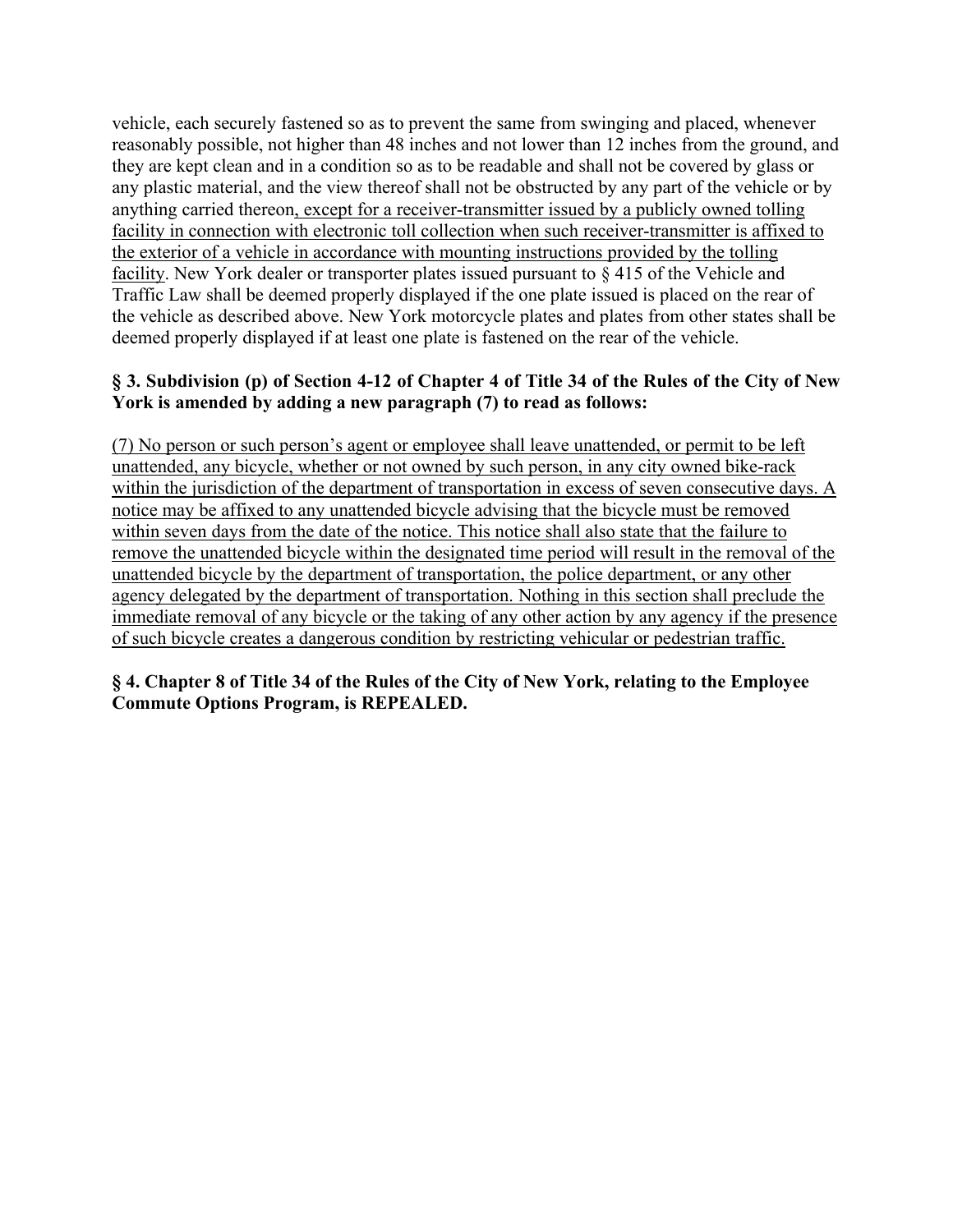### **NEW YORK CITY LAW DEPARTMENT DIVISION OF LEGAL COUNSEL 100 CHURCH STREET NEW YORK, NY 10007 212-356-4028**

### **CERTIFICATION PURSUANT TO**

#### **CHARTER §1043(d)**

**RULE TITLE:** Amendment of Traffic Rules

**REFERENCE NUMBER:** 2020 RG 090

**RULEMAKING AGENCY:** Department of Transportation

I certify that this office has reviewed the above-referenced proposed rule as required by section 1043(d) of the New York City Charter, and that the above-referenced proposed rule:

- (i) is drafted so as to accomplish the purpose of the authorizing provisions of law;
- (ii) is not in conflict with other applicable rules;
- (iii) to the extent practicable and appropriate, is narrowly drawn to achieve its stated purpose; and
- (iv) to the extent practicable and appropriate, contains a statement of basis and purpose that provides a clear explanation of the rule and the requirements imposed by the rule.

/s/ STEVEN GOULDEN Date: August 11, 2021 Acting Corporation Counsel